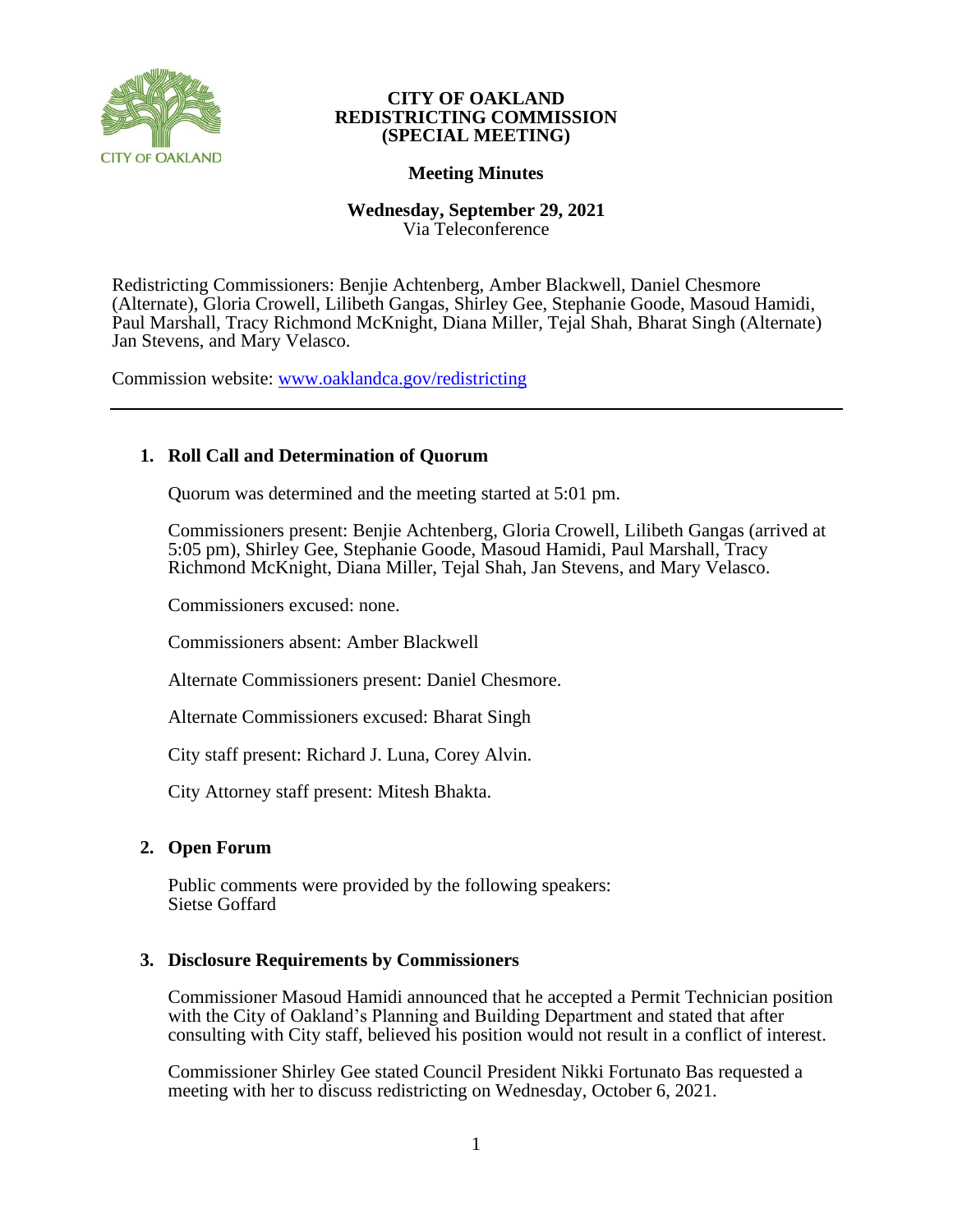#### **CITY OF OAKLAND REDISTRICTING COMMISSION (SPECIAL MEETING)**

#### **Meeting Minutes (Continued)**

#### **Wednesday, September 29, 2021** Via Teleconference

Commissioner Stephanie Goode stated she had a direct conversation about redistricting with Mayor Libby Schaaf and members of the public on Saturday, September 25, 2021 at an in-person event.

There were no public comments on this item.

### **4. Resolution to Continue Teleconference Meetings**

Deputy City Attorney Mitesh Bhakta presented amendments to a proposed resolution (*Exhibit A*) that would determine conducting in-person meetings of the Oakland Redistricting Commission and its committees would present imminent risks to attendees' health, and requested the Commission adopt the proposed findings to continue conducting its meetings using teleconferencing in accordance with California government code section 54953(e), a provision of Assembly Bill 361. City staff member Richard J. Luna stated that the City Council and all boards and commissions in Oakland were being requested to adopt the similar resolutions.

A motion was made by Tracy Richmond McKnight, seconded by Gloria Crowell, to adopt the resolution as amended. The motion passed with 12 ayes (Achtenberg, Crowell, Gangas, Gee, Goode, Hamidi, Marshall, McKnight, Miller, Shah, Stevens, Velasco) and one absent (Blackwell).

The adopted resolution is included as *Exhibit B*.

There were no public comments on this item.

#### **5. Adjournment**

The meeting adjourned at 5:19 pm.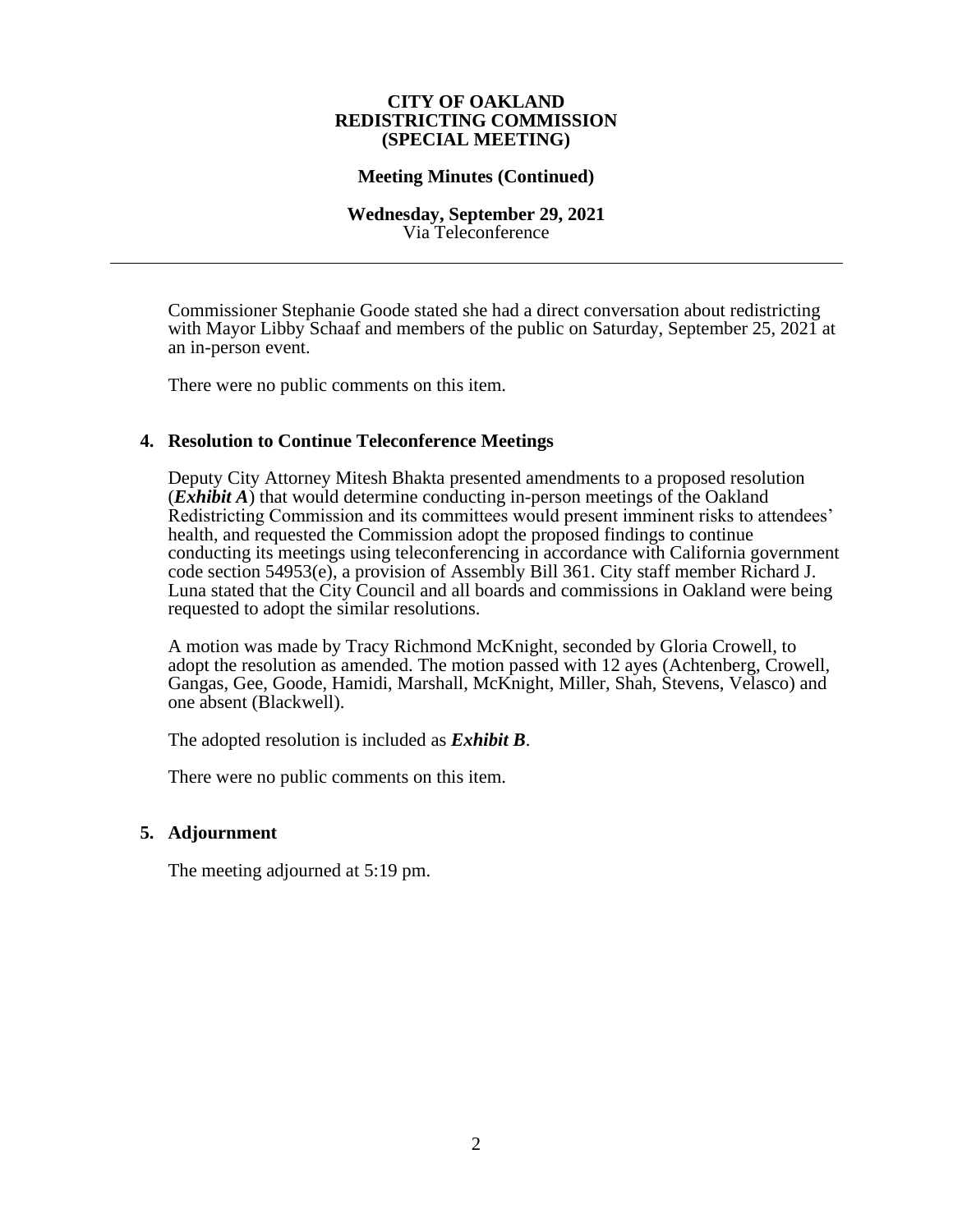# *Exhibit A*

# Redlined Amendments to Proposed Resolution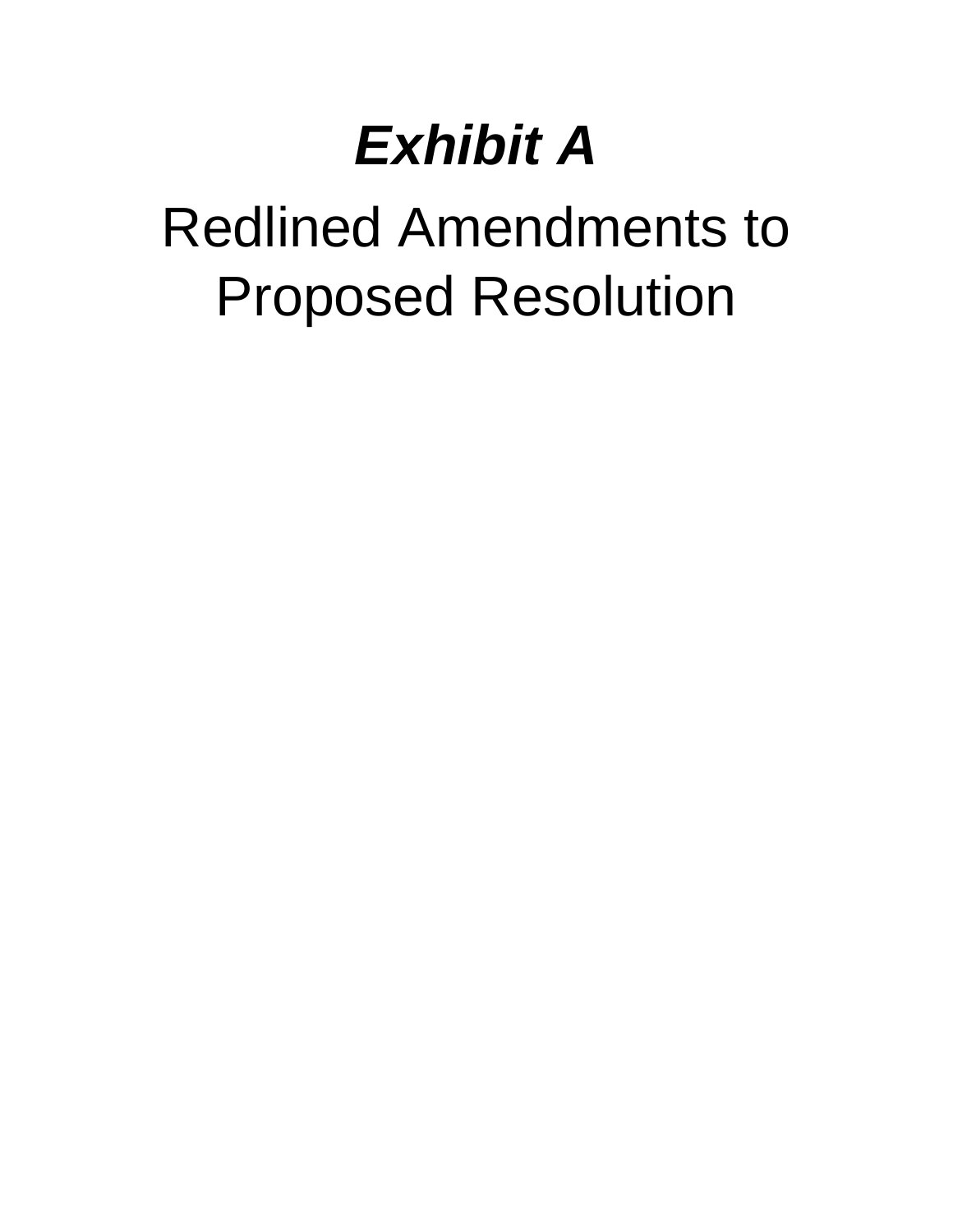APPROVED AS TO FORM AND LEGALITY

**Formatted:** Font: Times New Roman

 $\overline{\phantom{a}}$  , and the set of the set of the set of the set of the set of the set of the set of the set of the set of the set of the set of the set of the set of the set of the set of the set of the set of the set of the s CITY ATTORNEY'S OFFICE

> \_\_\_\_\_\_\_\_\_\_\_\_\_\_\_\_\_\_\_\_\_\_\_\_ CITY ATTORNEY'S OFFICE

#### **OAKLAND REDISTRICTING COMMISSION**

**RESOLUTION NO. 21-002**

**ADOPT A RESOLUTION DETERMINING THAT CONDUCTING IN-PERSON MEETINGS OF THE OAKLAND REDISTRICTING COMMISSION AND ITS COMMITTEES WOULD PRESENT IMMINENT RISKS TO ATTENDEES' HEALTH, AND ELECTING TO CONTINUE CONDUCTING MEETINGS USING TELECONFERENCING IN ACCORDANCE WITH CALIFORNIA GOVERNMENT CODE SECTION 54953(e), A PROVISION OF AB-361.) AS AMENDED BY CALIFORNIA ASSEMBLY BILL NO. AB-361 (SEPTEMBER 16, 2021).**

**WHEREAS,** on March 4, 2020, Governor Gavin Newsom declared a state of emergency related to COVID-19, pursuant to Government Code Section 8625, and such declaration has not been lifted or rescinded.

*See* [https://www.gov.ca.gov/wp-content/uploads/2020/03/3.4.20-Coronavirus-](https://www.gov.ca.gov/wp-content/uploads/2020/03/3.4.20-Coronavirus-SOE-Proclamation.pdf)[SOE-Proclamation.pdf](https://www.gov.ca.gov/wp-content/uploads/2020/03/3.4.20-Coronavirus-SOE-Proclamation.pdf) ; and

**WHEREAS**, on March 9, 2020, the City Administrator in their capacity as the Director of the Emergency Operations Center (EOC), issued a proclamation of local emergency due to the spread of COVID-19 in Oakland, and on March 12, 2020, the City Council passed Resolution No. 88075 C.M.S. ratifying the proclamation of local emergency pursuant to Oakland Municipal Code (O.M.C.) section 8.50.050(C); and

**WHEREAS**, City Council Resolution No. 88075 remains in full force and effect to date; and

**WHEREAS**, the Centers for Disease Control (CDC) recommends physical distancing of at least six (6) feet whenever possible, avoiding crowds, and avoiding spaces that do not offer fresh air from the outdoors, particularly for people who are not fully vaccinated or who are at higher risk of getting very sick from COVID-19. *See* [https://www.cdc.gov/coronavirus/2019-ncov/prevent](https://www.cdc.gov/coronavirus/2019-ncov/prevent-getting-sick/prevention.html)[getting-sick/prevention.html;](https://www.cdc.gov/coronavirus/2019-ncov/prevent-getting-sick/prevention.html) and

**WHEREAS**, the CDC recommends that people who live with unvaccinated people avoid activities that make physical distancing hard.difficult, *See*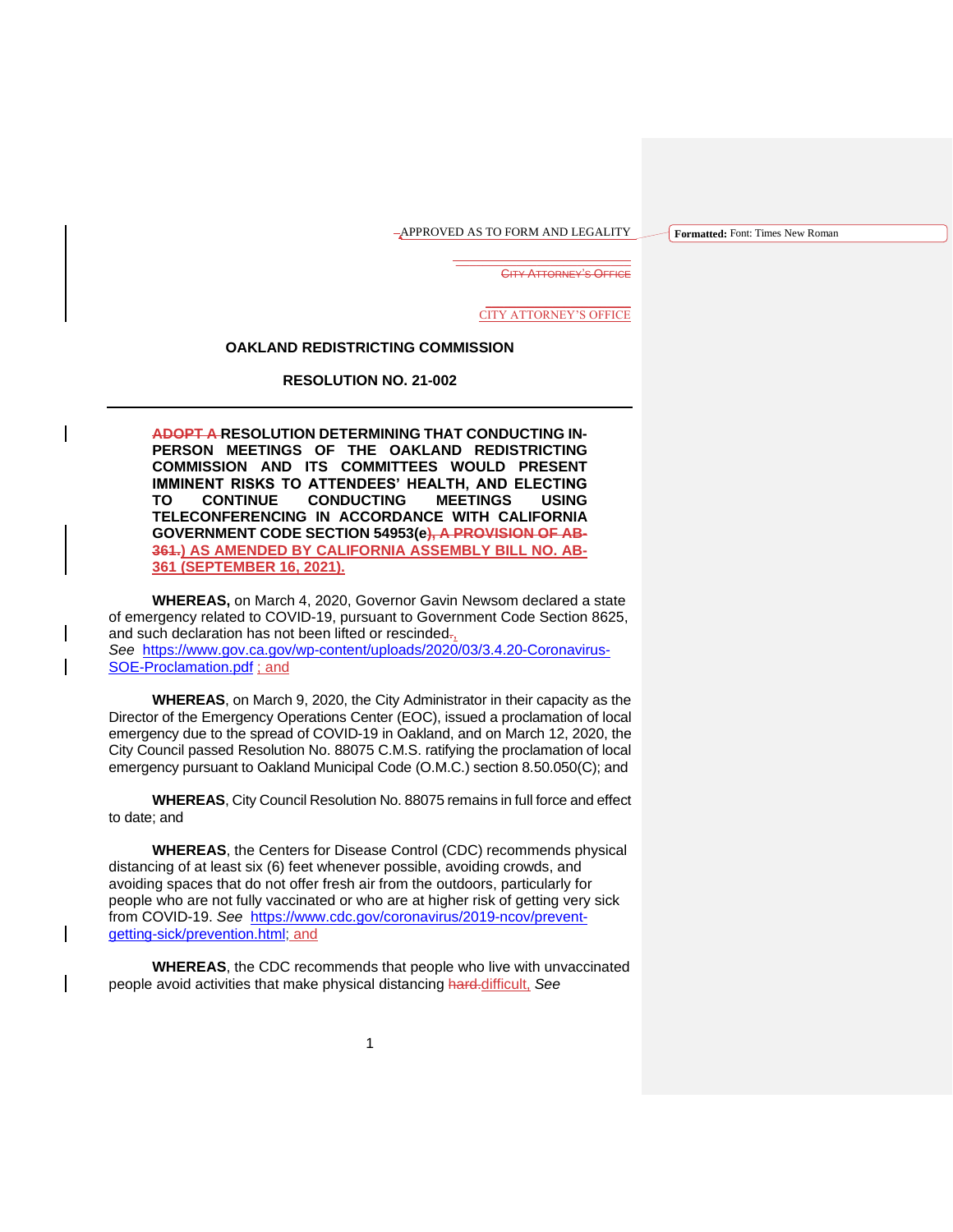[https://www.cdc.gov/coronavirus/2019-ncov/your-health/about-covid-19/caring](https://www.cdc.gov/coronavirus/2019-ncov/your-health/about-covid-19/caring-for-children/families.html)[for-children/families.html;](https://www.cdc.gov/coronavirus/2019-ncov/your-health/about-covid-19/caring-for-children/families.html) and

**WHEREAS**, the CDC recommends that older adults limit in-person interactions as much as possible, particularly when indoors. *See* [https://www.cdc.gov/aging/covid19/covid19-older-adults.html;](https://www.cdc.gov/aging/covid19/covid19-older-adults.html) and

**WHEREAS**, the CDC, the California Department of Public Health, and the Alameda County Public Health Department all recommend that people experiencing COVID-19 symptoms stay home<sub>71</sub> *See* [https://www.cdc.gov/coronavirus/2019-ncov/if-you-are-sick/steps-when](https://www.cdc.gov/coronavirus/2019-ncov/if-you-are-sick/steps-when-sick.html)[sick.html;](https://www.cdc.gov/coronavirus/2019-ncov/if-you-are-sick/steps-when-sick.html) and

**WHEREAS**, persons without symptoms may be able to spread the COVID-19 virus., *See* [https://www.cdc.gov/coronavirus/2019-ncov/prevent-getting](https://www.cdc.gov/coronavirus/2019-ncov/prevent-getting-sick/prevention.html)[sick/prevention.html;](https://www.cdc.gov/coronavirus/2019-ncov/prevent-getting-sick/prevention.html) and

**WHEREAS**, fully vaccinated persons who become infected with the COVID-19 Delta variant can spread the virus to others., *See* [https://www.cdc.gov/coronavirus/2019-ncov/vaccines/fully-vaccinated.html;](https://www.cdc.gov/coronavirus/2019-ncov/vaccines/fully-vaccinated.html) and

**WHEREAS**, the City's public-meeting facilities are indoor facilities that deare not designed to ensure circulation of fresh / outdoor air, particularly during periods of cold and/or rainy weather, and were not designed to ensure that attendees can remain six (6) feet apart; now therefore be it:; and

**WHEREAS**, the City's public-meeting facilities are not designed to ensure that attendees can remain six (6) feet apart; and

**WHEREAS,** holding in-person meetings would encourage community members from different households to come to City facilities to participate in local government, and some of them would be at high risk of getting very sick from COVID-19 and/or would live with someone who is at high risk; and

**WHEREAS, in-person meetings would temptwill bring community members** who are experiencing COVID-19 symptoms to leave their homes in order to come to City facilities and participate in local government; and

**WHEREAS,** some attendees would use ride-share services and/or public transit to travel to in-person meetings, thereby putting them in close and prolonged contact with additional people outside of their households; now therefore be it:

**RESOLVED:** that the Oakland Redistricting Commission finds and determines that the foregoing recitals are true and correct and hereby adopts and incorporates them into this Resolution; and be it

**Formatted:** Font color: Auto

**Formatted:** Normal, Left, Indent: First line: 0.5"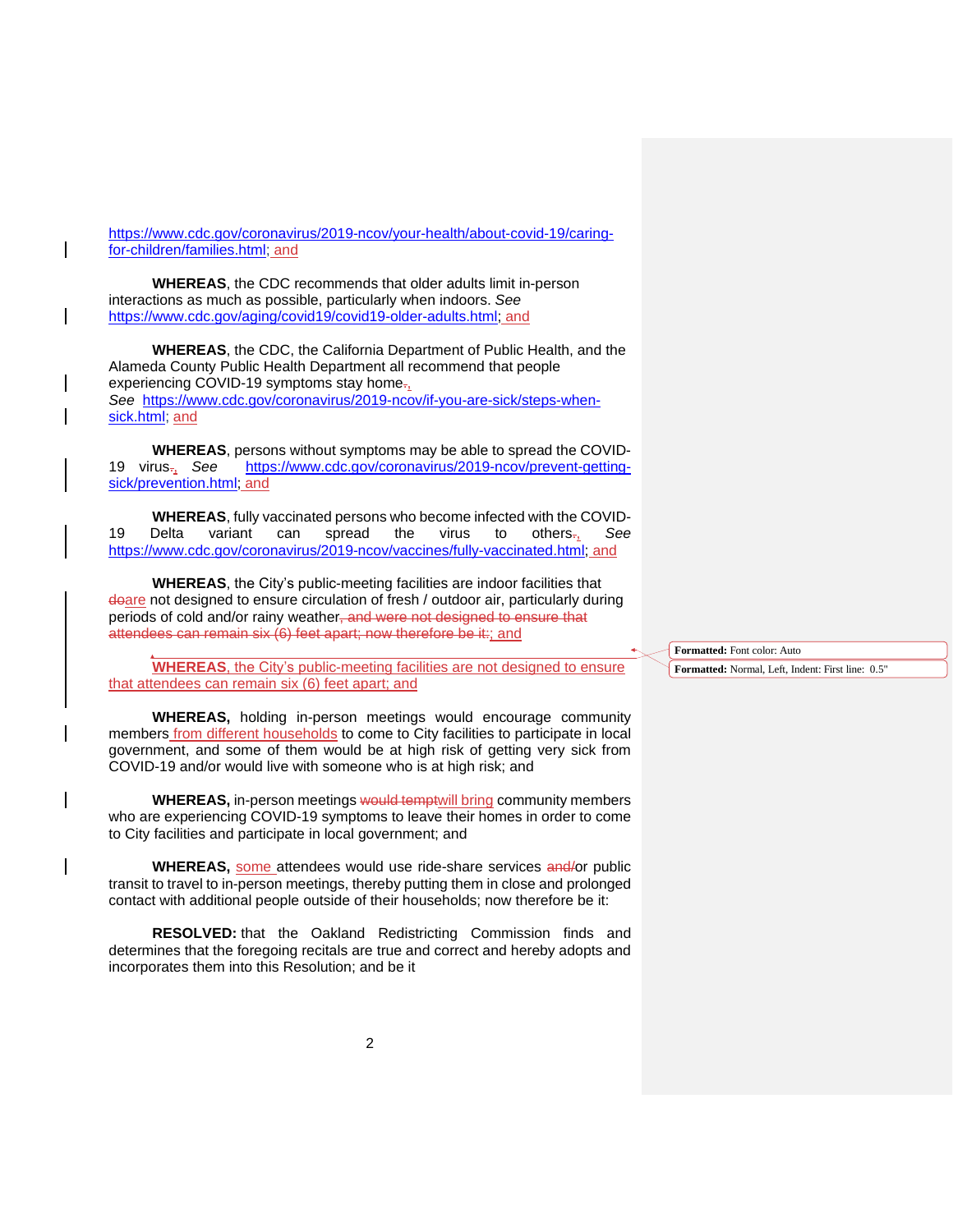**FURTHER RESOLVED:** that, based on these determinations and consistent with federal, state and local health guidance, the Oakland Redistricting Commission determines that conducting in-person meetings would pose imminent risks to the health of attendees; and be it

**FURTHER RESOLVED:** that the Oakland Redistricting Commission firmly believes that the community's health and safety seriously and the community's right to participate in local government, are both critically important, and is committed to balancing the two by continuing to use teleconferencing to conduct public meetings, in accordance with California Government Code Section 54953(e), a provision of AB-361; and be it

**FURTHER RESOLVED:** that the Oakland Redistricting Commission will renew these (or similar) findings at least every thirty (30) days in accordance with California Government Code section 54953(e) until the state of emergency related to COVID-19 has been lifted, or the Oakland Redistricting Commission finds that in-person meetings no longer pose imminent risks to the health of attendees, whichever is occurs first.

ADOPTED ON THIS \_\_\_ DAY OF \_\_\_\_\_\_\_\_, 2021.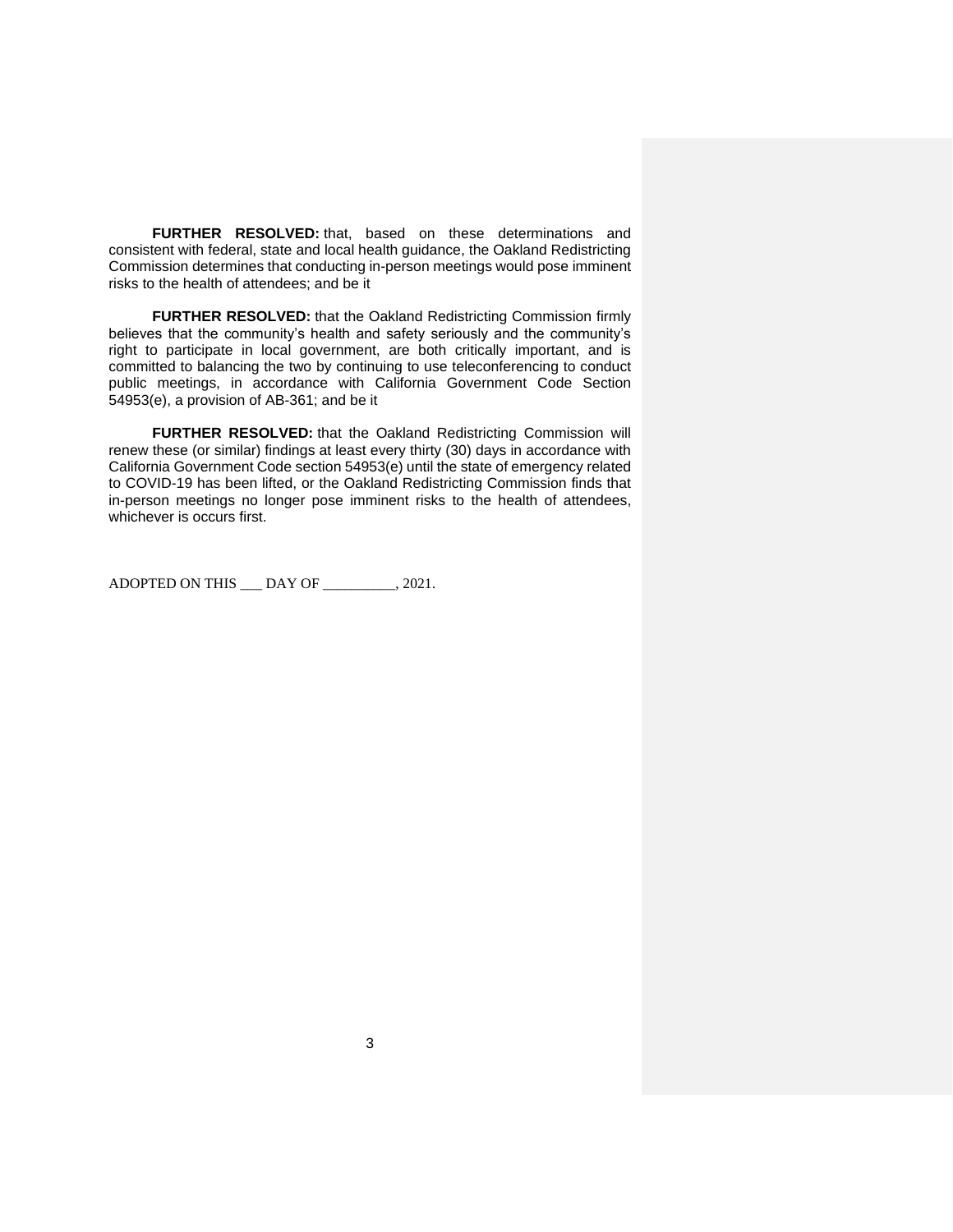# *Exhibit B*

# Adopted Resolution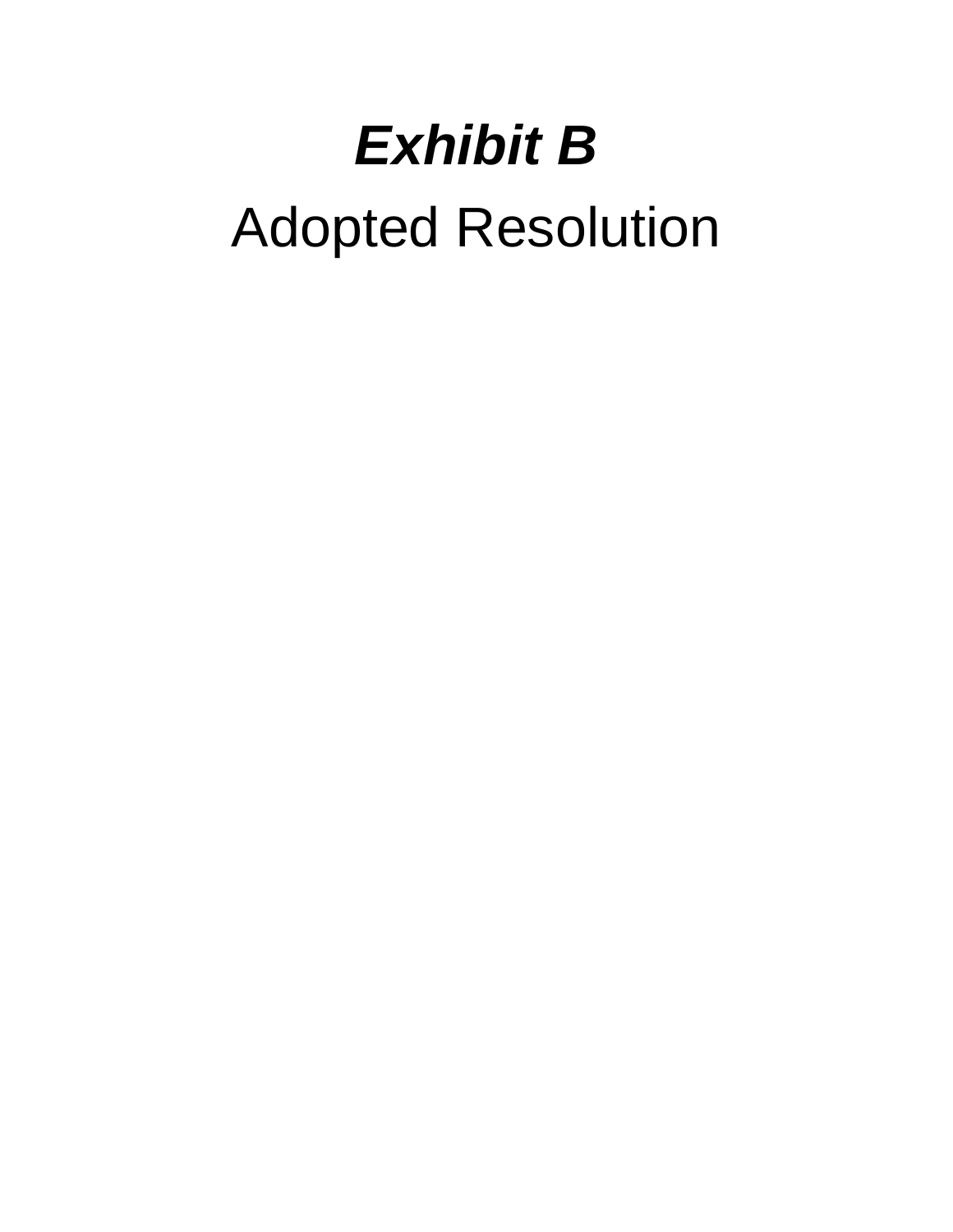APPROVED AS TO FORM AND LEGALITY

 $\frac{1}{2}$ CITY ATTORNEY'S OFFICE

# **OAKLAND REDISTRICTING COMMISSION**

# **RESOLUTION NO. 21-002**

**RESOLUTION DETERMINING THAT CONDUCTING IN-PERSON MEETINGS OF THE OAKLAND REDISTRICTING COMMISSION AND ITS COMMITTEES WOULD PRESENT IMMINENT RISKS TO ATTENDEES' HEALTH, AND ELECTING TO CONTINUE CONDUCTING MEETINGS USING TELECONFERENCING IN ACCORDANCE WITH CALIFORNIA GOVERNMENT CODE SECTION 54953(e) AS AMENDED BY CALIFORNIA ASSEMBLY BILL NO. AB-361 (SEPTEMBER 16, 2021).**

**WHEREAS,** on March 4, 2020, Governor Gavin Newsom declared a state of emergency related to COVID-19, pursuant to Government Code Section 8625, and such declaration has not been lifted or rescinded, *See* [https://www.gov.ca.gov/wp-content/uploads/2020/03/3.4.20-Coronavirus-](https://www.gov.ca.gov/wp-content/uploads/2020/03/3.4.20-Coronavirus-SOE-Proclamation.pdf)[SOE-Proclamation.pdf](https://www.gov.ca.gov/wp-content/uploads/2020/03/3.4.20-Coronavirus-SOE-Proclamation.pdf) ; and

**WHEREAS**, on March 9, 2020, the City Administrator in their capacity as the Director of the Emergency Operations Center (EOC), issued a proclamation of local emergency due to the spread of COVID-19 in Oakland, and on March 12, 2020, the City Council passed Resolution No. 88075 C.M.S. ratifying the proclamation of local emergency pursuant to Oakland Municipal Code (O.M.C.) section 8.50.050(C); and

**WHEREAS**, City Council Resolution No. 88075 remains in full force and effect to date; and

**WHEREAS**, the Centers for Disease Control (CDC) recommends physical distancing of at least six (6) feet whenever possible, avoiding crowds, and avoiding spaces that do not offer fresh air from the outdoors, particularly for people who are not fully vaccinated or who are at higher risk of getting very sick from COVID-19. *See* [https://www.cdc.gov/coronavirus/2019-ncov/prevent](https://www.cdc.gov/coronavirus/2019-ncov/prevent-getting-sick/prevention.html)[getting-sick/prevention.html;](https://www.cdc.gov/coronavirus/2019-ncov/prevent-getting-sick/prevention.html) and

**WHEREAS**, the CDC recommends that people who live with unvaccinated people avoid activities that make physical distancing difficult, *See* [https://www.cdc.gov/coronavirus/2019-ncov/your-health/about-covid-19/caring](https://www.cdc.gov/coronavirus/2019-ncov/your-health/about-covid-19/caring-for-children/families.html)[for-children/families.html;](https://www.cdc.gov/coronavirus/2019-ncov/your-health/about-covid-19/caring-for-children/families.html) and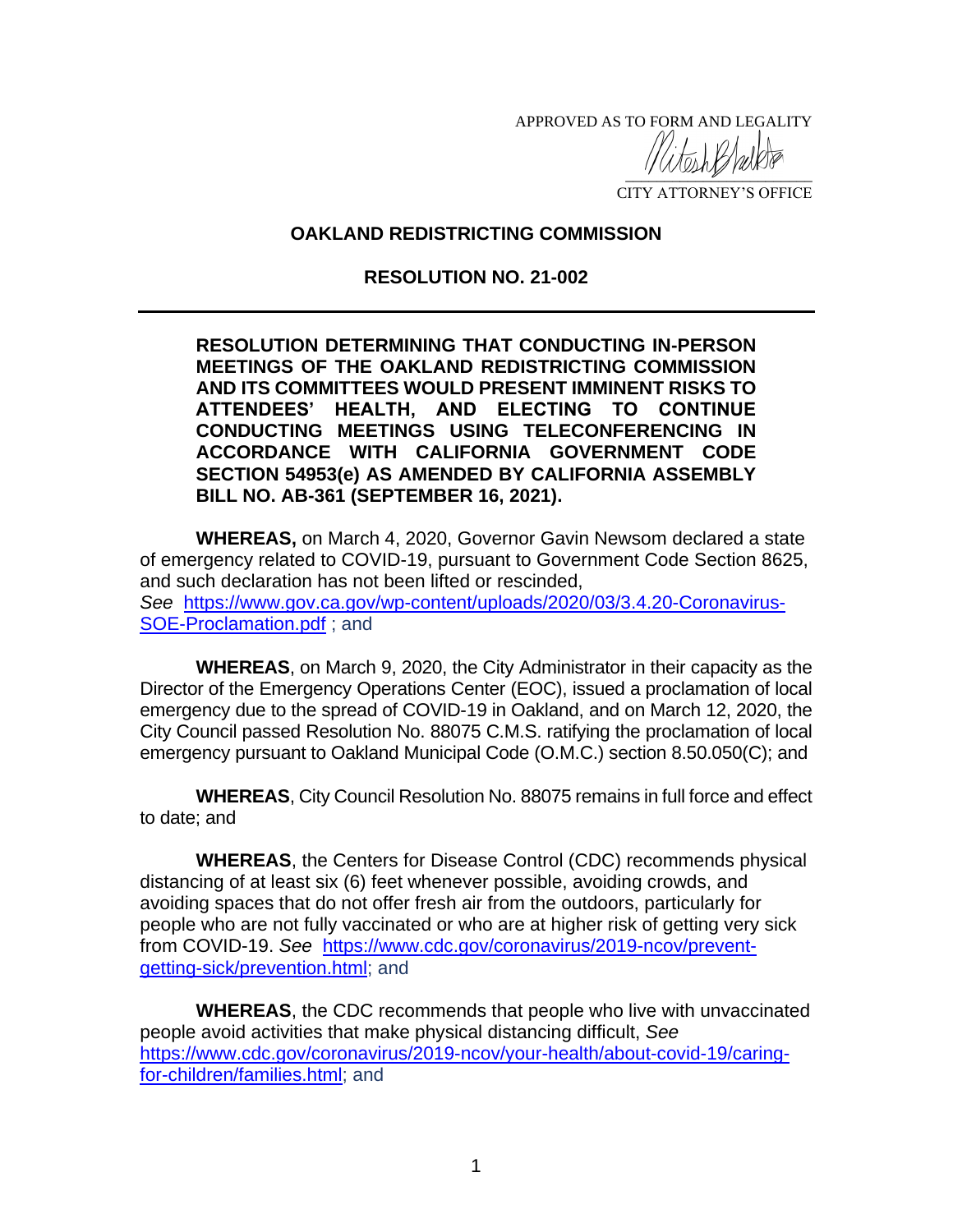**WHEREAS**, the CDC recommends that older adults limit in-person interactions as much as possible, particularly when indoors. *See* [https://www.cdc.gov/aging/covid19/covid19-older-adults.html;](https://www.cdc.gov/aging/covid19/covid19-older-adults.html) and

**WHEREAS**, the CDC, the California Department of Public Health, and the Alameda County Public Health Department all recommend that people experiencing COVID-19 symptoms stay home, *See* [https://www.cdc.gov/coronavirus/2019-ncov/if-you-are-sick/steps-when](https://www.cdc.gov/coronavirus/2019-ncov/if-you-are-sick/steps-when-sick.html)[sick.html;](https://www.cdc.gov/coronavirus/2019-ncov/if-you-are-sick/steps-when-sick.html) and

**WHEREAS**, persons without symptoms may be able to spread the COVID-19 virus, *See* [https://www.cdc.gov/coronavirus/2019-ncov/prevent-getting](https://www.cdc.gov/coronavirus/2019-ncov/prevent-getting-sick/prevention.html)[sick/prevention.html;](https://www.cdc.gov/coronavirus/2019-ncov/prevent-getting-sick/prevention.html) and

**WHEREAS**, fully vaccinated persons who become infected with the COVID-19 Delta variant can spread the virus to others, *See* [https://www.cdc.gov/coronavirus/2019-ncov/vaccines/fully-vaccinated.html;](https://www.cdc.gov/coronavirus/2019-ncov/vaccines/fully-vaccinated.html) and

**WHEREAS**, the City's public-meeting facilities are indoor facilities that are not designed to ensure circulation of fresh / outdoor air, particularly during periods of cold and/or rainy weather; and

**WHEREAS**, the City's public-meeting facilities are not designed to ensure that attendees can remain six (6) feet apart; and

**WHEREAS,** holding in-person meetings would encourage community members from different households to come to City facilities to participate in local government, and some of them would be at high risk of getting very sick from COVID-19 and/or would live with someone who is at high risk; and

**WHEREAS,** in-person meetings will bring community members who are experiencing COVID-19 symptoms to leave their homes in order to come to City facilities and participate in local government; and

**WHEREAS,** some attendees would use ride-share services or public transit to travel to in-person meetings, thereby putting them in close and prolonged contact with additional people outside of their households; now therefore be it:

**RESOLVED:** that the Oakland Redistricting Commission finds and determines that the foregoing recitals are true and correct and hereby adopts and incorporates them into this Resolution; and be it

**FURTHER RESOLVED:** that, based on these determinations and consistent with federal, state and local health guidance, the Oakland Redistricting Commission determines that conducting in-person meetings would pose imminent risks to the health of attendees; and be it